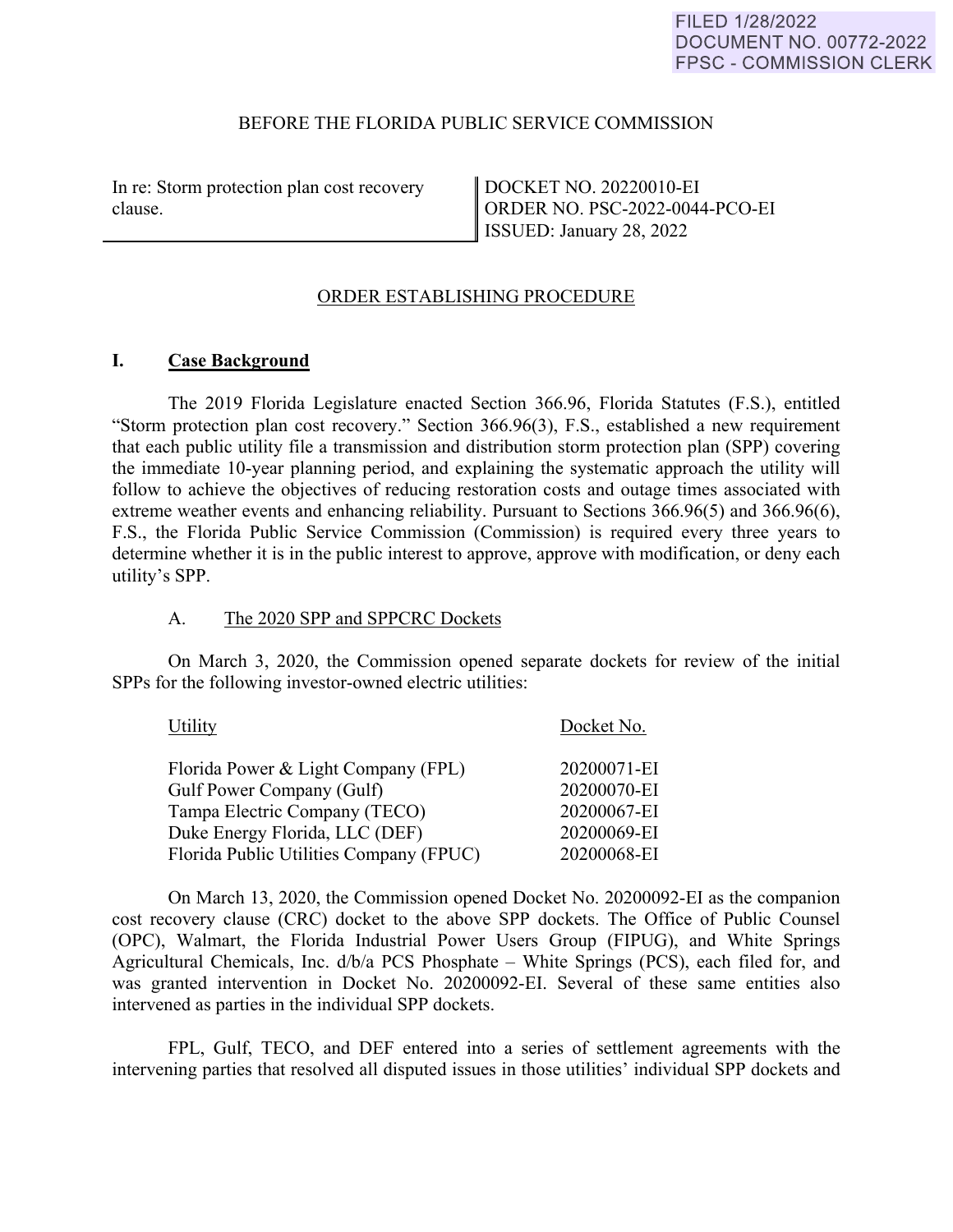the companion SPPCRC docket to the extent it impacted those utilities.<sup>1</sup> In the settlements, the various parties represented and agreed that the SPPs proposed by the four utilities were in the public interest and that implementation of identified programs was not evidence of imprudence. The parties also agreed as part of these settlements that FPL, Gulf, TECO, and DEF would file updated SPPs in two years (2022), rather than three (2023). These settlement agreements were approved by the Commission, as reflected in Order No. PSC-2020-0293-AS-EI, issued August 28, 2020.

FPUC did not submit a SPP. Rather, on March 17, 2020, FPUC requested that it be allowed to defer the filing of its first SPP for a period of one year, from April 10, 2020, to April 10, 2021. By Order No. PSC-2020-0097-PCO-EI, issued on April 6, 2020, the Prehearing Officer granted FPUC's request to file its initial SPP in 2021, and further instructed FPUC to submit its updated SPP in 2023. Following Commission approval of the settlement agreements discussed immediately above, FPUC requested and was allowed by Order PSC-2021-0026-CO-EI entered January 10, 2021, to defer the filing of its SPP from April 12, 2021, to April 2022, so that it could remain in alignment with the overall plan update schedule for the other utilities.<sup>2</sup>

# B. The 2021 SPPCRC Dockets

 $\overline{a}$ 

 In addition to reviewing SPPs every three years, the Commission must conduct an annual proceeding pursuant to Section 366.96(7), F.S., to determine a utility's prudently incurred transmission and distribution storm protection plan costs and allow the utility to recover such costs through a charge separate and apart from its base rates, to be referred to as the storm protection plan cost recovery clause (SPPCRC). If the Commission determines that costs were prudently incurred, those costs will not be subject to disallowance or further prudence review except for fraud, perjury, or intentional withholding of key information by the public utility.

 On January 4, 2021, the Commission opened Docket No. 20210010-EI as the first annual SPPCRC proceeding. FPL, Gulf, TECO, DEF, and FPUC were made original parties to this docket.<sup>3</sup> Walmart, FIPUG, White Springs, and Nucor Steel Florida, Inc. all subsequently filed for, and were granted leave to intervene in this docket. The Office of Public Counsel filed a notice of intervention, which was acknowledged on July 8, 2021.

The Commission conducted an administrative hearing in Docket No. 20210010-EI on August 3, 2021. The parties waived post-hearing briefs and either took no position or proposed for Commission consideration Type 2 stipulations<sup>4</sup> on all issues identified in the Prehearing

<sup>&</sup>lt;sup>1</sup> The parties to TECO's settlement agreement in Docket No. 20200067-EI are OPC, Walmart, and FIPUG. The parties to DEF's settlement agreement in Docket No. 20200069-EI are OPC, Walmart, and PCS. The parties to the Gulf (Docket No. 20200070-EI) and FPL (Docket No. 20200071-EI) settlement agreements are OPC and Walmart.

<sup>2</sup> Docket No. 20200228-EI, *In re: Request to modify filing dates set forth in Order PSC-2020-0097-PCO-EI for storm protection plan and first plan update, by Florida Public Utilities Company.* 

<sup>&</sup>lt;sup>3</sup> FPUC did not file a petition seeking storm cost recovery and did not actively participate in this docket.

<sup>&</sup>lt;sup>4</sup> A Type 2 stipulation occurs on an issue when the utility and the staff, or the utility and at least one party adversarial to the utility, agree on the resolution of the issue and the remaining parties (including staff if they do not join in the agreement) do not object to the Commission relying on the agreed language to resolve that issue in a final order.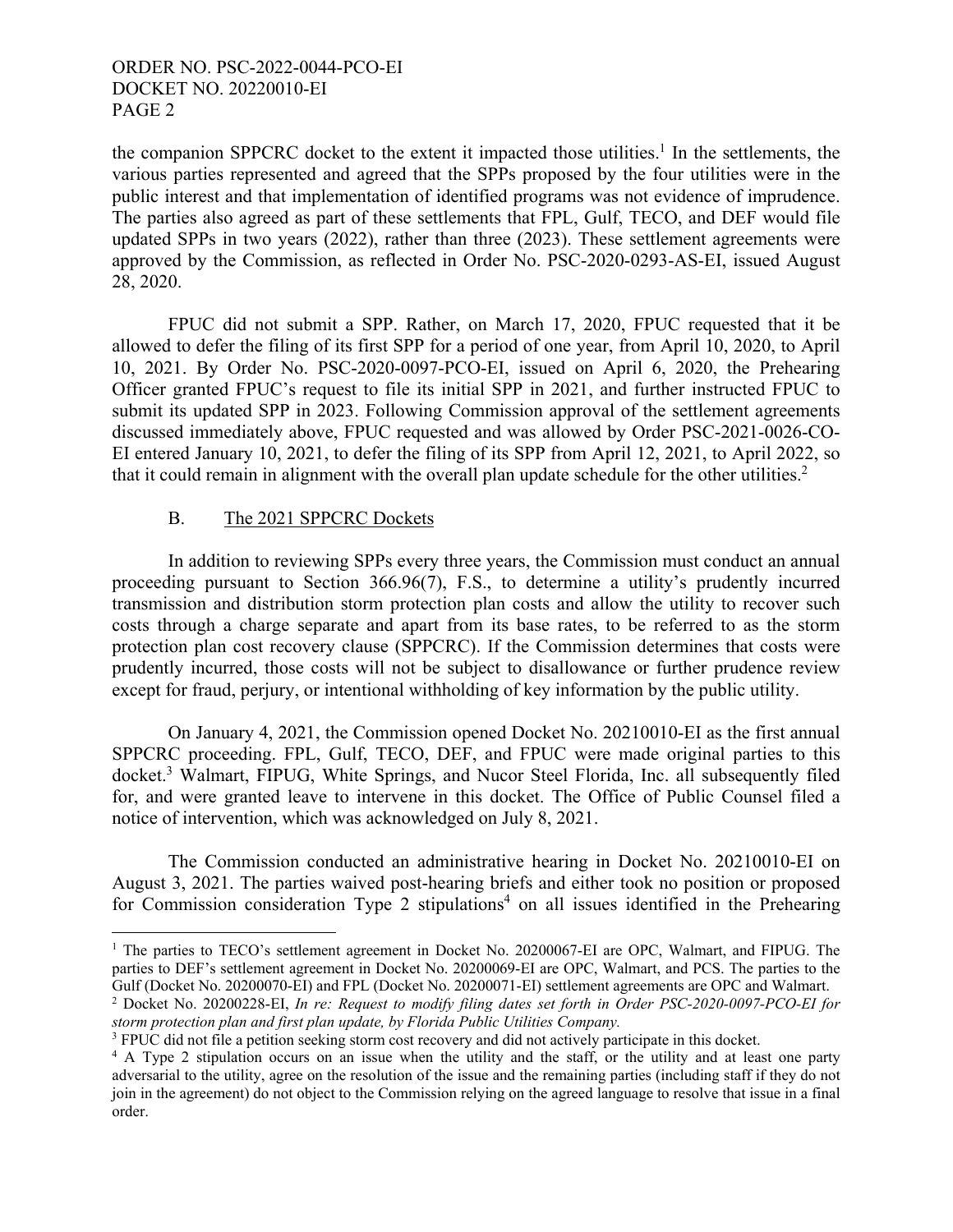Order.<sup>5</sup> The Commission approved all proposed Type 2 stipulations as reasonable and supported by competent, substantial record evidence in the record in Order No. PSC-2021-0324-FOF-EI, issued August 26, 2021. In that Order, the Commission approved SPPCRC true-up amounts for 2020 (TECO only) and 2021 (DEF, FPL & Gulf, TECO), and established SPPCRC projected jurisdictional cost recovery amounts, depreciation amounts, jurisdictional separation factors, and the factors for each rate group for 2022 (DEF, FPL & Gulf, TECO).

## C. Authority

 This docket has been opened under the authority of Sections 366.96(5), 366.95(6), and 366.96(7), F.S., for the Commission to (1) determine whether it is in the public interest to approve, approve with modification, or deny each utility's SPP, and (2) establish the amount of prudently incurred costs each utility shall be allowed to recover through the SPPCRC and the specific terms of that recovery.

This matter has been scheduled for an administrative hearing August 2-5, 2022.

 This Order is issued pursuant to the authority granted by Rule 28-106.211, F.A.C., which provides that the presiding officer before whom a case is pending may issue any orders necessary to effectuate discovery, prevent delay, and promote the just, speedy, and inexpensive determination of all aspects of the case.

# **II. General Filing Procedures**

 Filings pertaining to this docket must comply with Rule 28-106.104, F.A.C. Filing may be accomplished electronically as provided in the Commission's Statement of Agency Organization and Operation and the E-Filing Requirements link, posted on our website, www.floridapsc.com. If filing via mail, hand delivery, or courier service, the filing should be addressed to:

 Office of Commission Clerk Florida Public Service Commission 2540 Shumard Oak Boulevard Tallahassee, Florida 32399-0850

 The Commission strongly encourages electronic filing, which is available from the Commission's Home Page under the Clerk's Office menu and Electronic Filing web form. The filing party is responsible for ensuring that no information protected by privacy or confidentiality laws is contained in any electronic document. To the extent possible, when making an electronic filing, an electronic copy of all filings shall also be provided to parties and Commission staff in Microsoft Word format and all schedules shall be provided in Microsoft Excel format with formulas intact and unlocked.

 $\overline{a}$ 5 Order No. PSC-2021-0290-PHO-EI, issued July 30, 2021.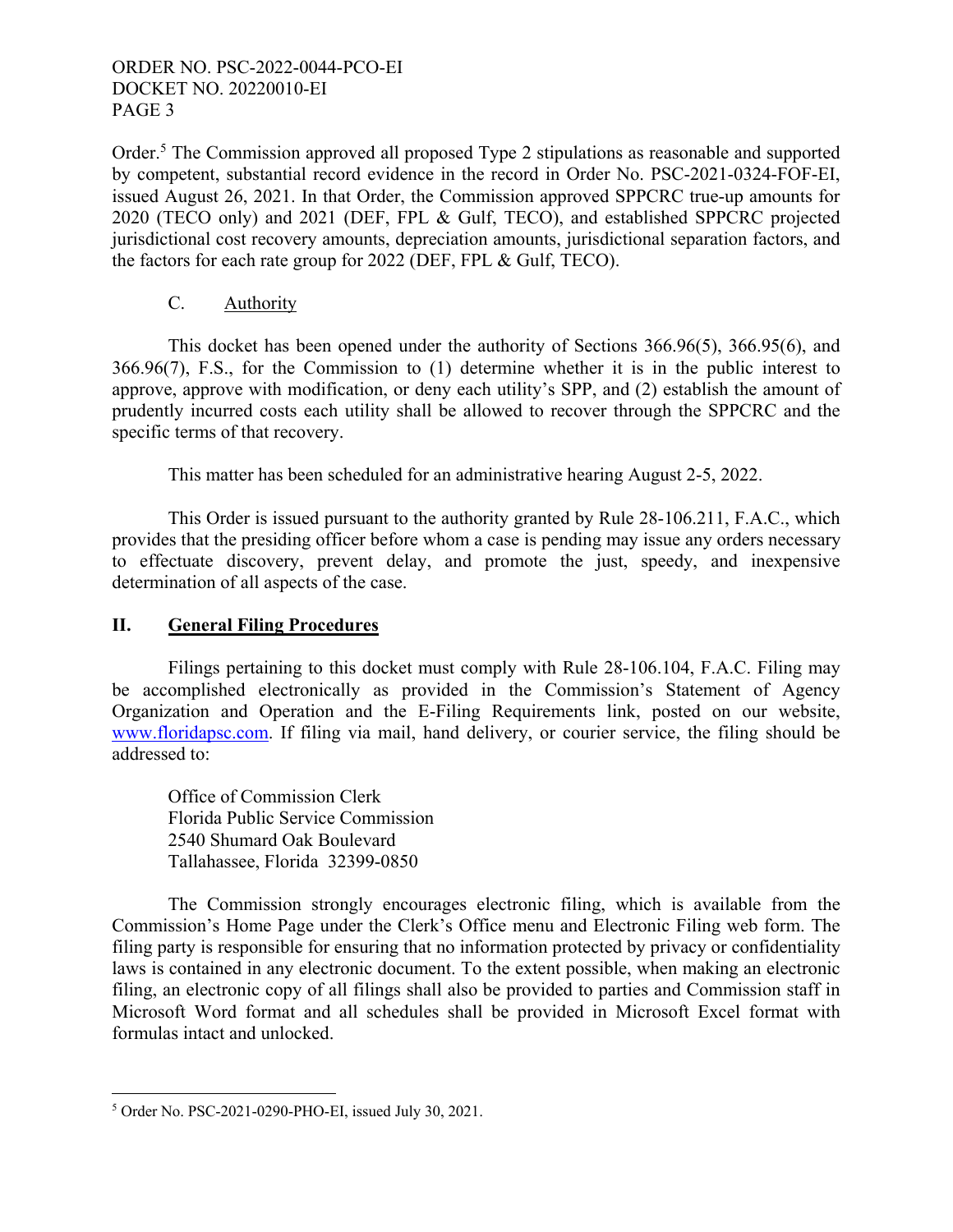### **III. Tentative List of Issues**

 A list of the issues identified thus far in this proceeding is attached hereto as Appendix A. The scope of this proceeding will be based upon these issues as well as other issues raised by the parties up to and during the Prehearing Conference, unless modified by the Commission.

## **IV. Prefiled Testimony and Exhibits**

 Each party shall file all testimony and exhibits that it intends to sponsor, pursuant to the schedule set forth in Section IX of this Order. Testimony and exhibits may be filed electronically. If filing paper copies, an original and 15 copies of all testimony and exhibits shall be filed with the Office of Commission Clerk by 5:00 p.m. on the date due. A copy of all prefiled testimony and exhibits shall be served electronically or by regular mail, overnight mail, or hand delivery to all other parties and staff no later than the date filed with the Commission. Failure of a party to timely prefile exhibits and testimony from any witness in accordance with the foregoing requirements may bar admission of such exhibits and testimony.

The dimensions of each page of testimony shall be  $8\frac{1}{2} \times 11$  inches. Each page shall be consecutively numbered and double spaced, with 25 numbered lines per page and left margins of at least 1.25 inches. If filing paper copies of the testimony, all pages shall be filed on white, unglossed, three-holed paper and shall be unbound and without tabs.

Each exhibit sponsored by a witness in support of his or her prefiled testimony shall be:

- (1) Attached to that witness' testimony when filed;
- (2) If filing paper copies, on three-holed paper, unbound, and without tabs;
- (3) Sequentially numbered beginning with 1 (any exhibits attached to subsequently filed testimony of the same witness shall continue the sequential numbering system);
- (4) Identified in the upper right-hand corner of each page by the docket number, a brief title, and the witness' initials followed by the exhibit's number; and
- (5) Paginated by showing in the upper right-hand corner of each page the page number followed by the total number of pages in the exhibit.

 An example of the information to appear in the upper right-hand corner of the exhibit is as follows:

> Docket No. 20012345-EI Foreign Coal Shipments to Port of Tampa Exhibit BLW-1, Page 1 of 2

 After an opportunity for opposing parties to object to introduction of the exhibits and to cross-examine the witness sponsoring them, exhibits may be offered into evidence at the hearing.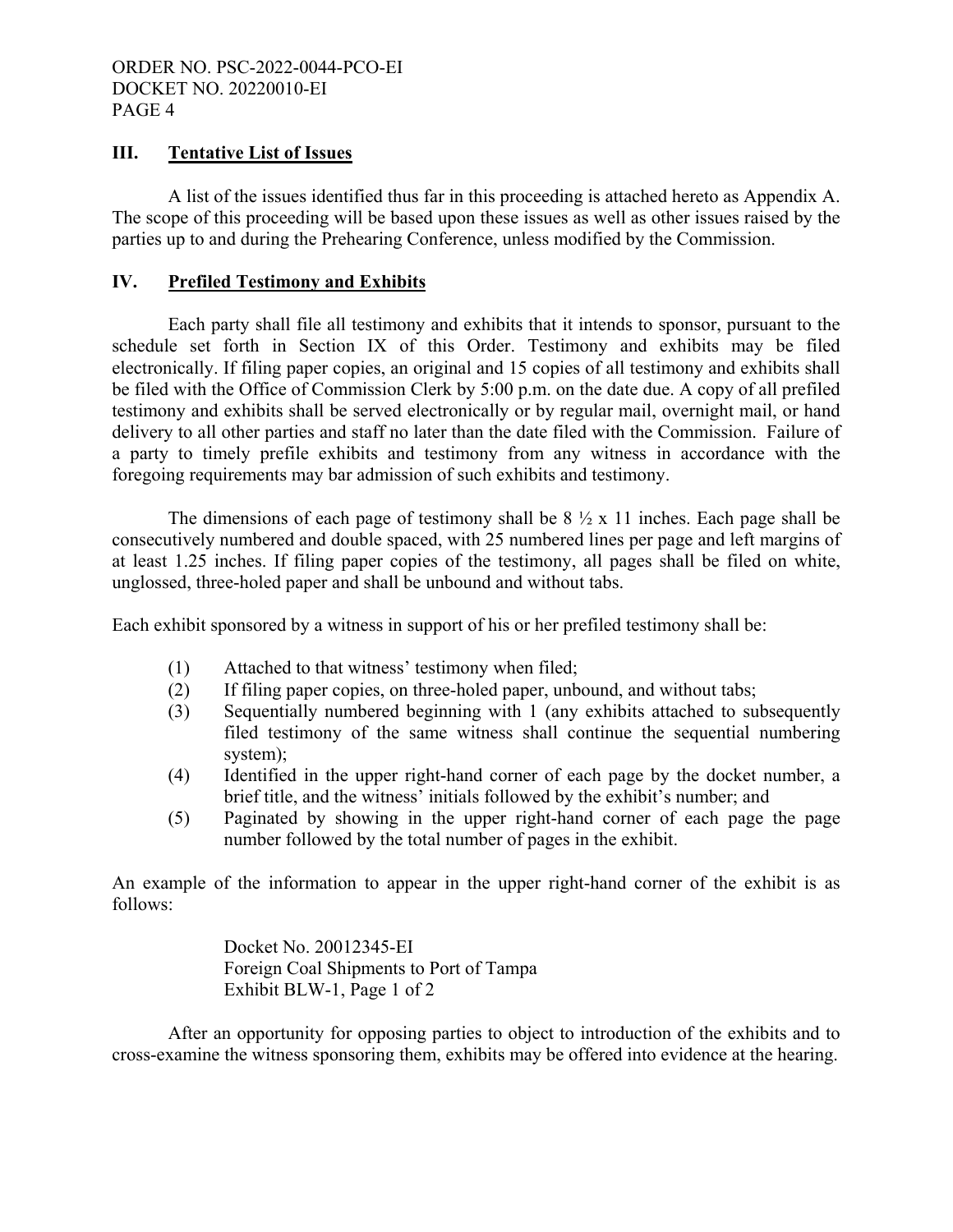## **V. Discovery Procedures**

### A. General Requirements

 Discovery shall be conducted in accordance with the provisions of Chapter 120, Florida Statutes (F.S.), and the relevant provisions of Chapter 367, F.S., Rules 25-22, 25-40, and 28-106, F.A.C., and the Florida Rules of Civil Procedure (as applicable), as modified herein or as may be subsequently modified by the Prehearing Officer.

Unless subsequently modified by the Prehearing Officer, the following shall apply:

- (1) Discovery shall be completed by July 19, 2022.
- (2) Discovery requests and responses shall be served by e-mail, hand delivery, or overnight mail, and electronic service is encouraged. Discovery served via e-mail shall be limited to 5 MB per attachment, shall indicate how many e-mails are being sent related to the discovery (such as 1 of 6 e-mails), and shall be numbered sequentially. Documents provided in response to a document request may be provided via a CD, DVD, or flash drive if not served electronically.
- (3) Each electronic discovery response shall be given a separate electronic file name that is no longer than 60 characters.
- (4) Sets of interrogatories, requests for admissions, requests for production of documents, or other forms of discovery shall be numbered sequentially in order to facilitate identification.
- (5) Within each set, discovery requests shall be numbered sequentially, and any discovery requests in subsequent sets shall continue the sequential numbering system.
- (6) For discovery requests made prior to the filing of the utility's rebuttal testimony, discovery responses shall be served within 30 days (inclusive of mailing) of receipt of the discovery request. For discovery requests related to matters addressed in the utility's rebuttal testimony, discovery responses shall be served within 7 days of receipt of the discovery request.
- (7) Each page of every document produced pursuant to requests for production of documents shall be identified individually through the use of a Bates Stamp or other equivalent method of sequential identification. Parties should number produced documents in an unbroken sequence through the final hearing.
- (8) Copies, whether hard copies or electronic, of discovery requests and responses shall be served on all parties and Commission staff. In addition, copies of all responses to requests for production of documents shall be provided to the Commission staff at its Tallahassee office unless otherwise agreed.
- (9) Parties shall file in the Commission Clerk's Office a notice of service of any interrogatories or requests for production of documents propounded and associated responses in this docket, giving the date of service and the name of the party to whom the discovery was directed.

Unless subsequently modified by the Prehearing Officer, the following shall apply: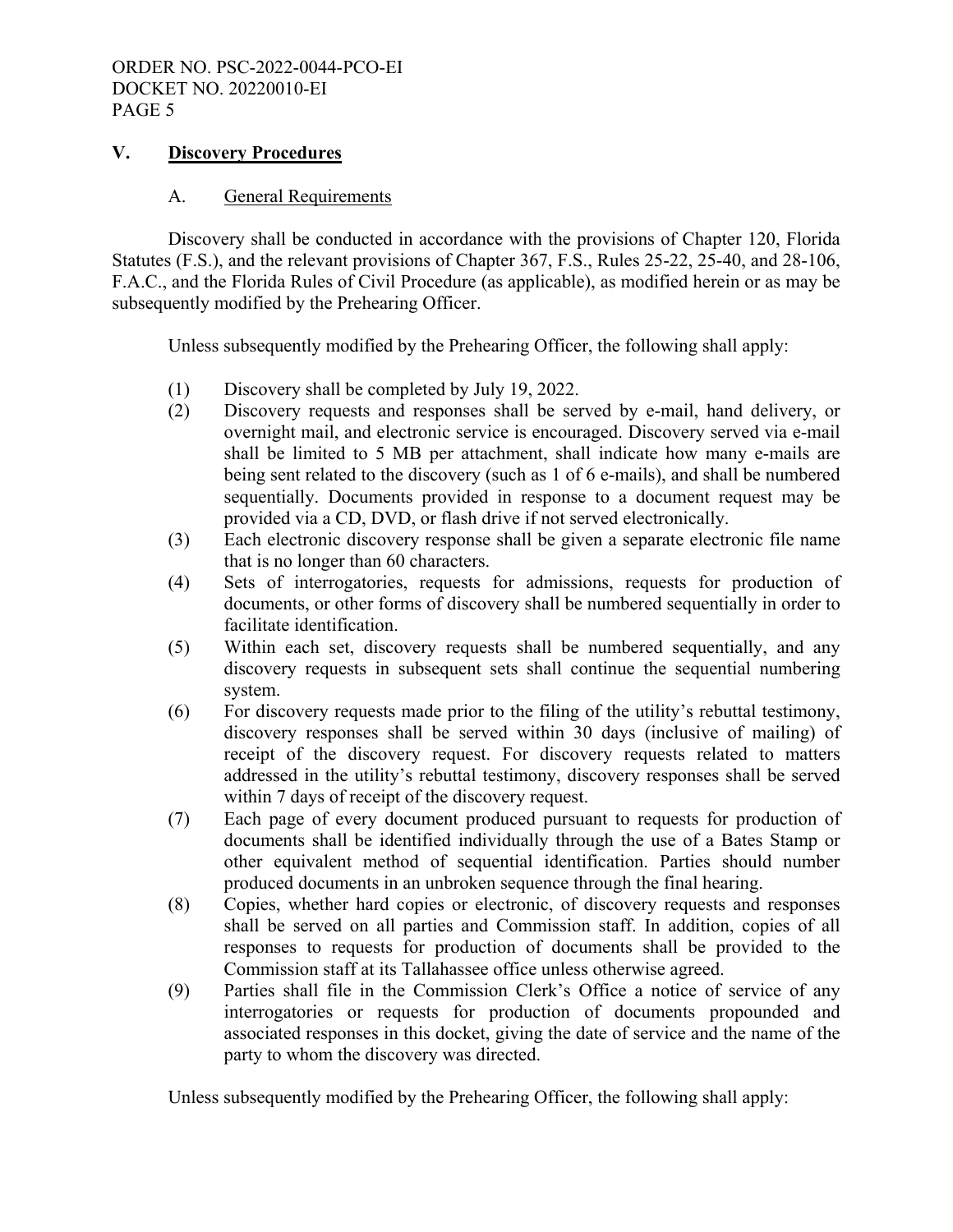- (1) Interrogatories, including all subparts, shall be limited to 300.
- (2) Requests for production of documents, including all subparts, shall be limited to 300.
- (3) Requests for admissions, including all subparts, shall be limited to 100.

When a discovery request is served and the respondent intends to seek clarification of any portion of the discovery request, the respondent shall request such clarification within 7 days of service of the discovery request. For discovery requests served after the date for rebuttal testimony, such clarification must be requested within 3 days. This procedure is intended to reduce delay in resolving discovery disputes.

### B. Confidential Information Provided Pursuant to Discovery

 Any information provided to the Commission staff pursuant to a discovery request by the staff or any other person and for which proprietary confidential business information status is requested pursuant to Section 366.093, F.S., and Rule 25-22.006, F.A.C., shall be treated by the Commission as confidential. The information shall be exempt from Section 119.07(1), F.S., pending a formal ruling on such request by the Commission or pending return of the information to the person providing the information. If no determination of confidentiality has been made and the information has not been made a part of the evidentiary record in this proceeding, it shall be returned to the person providing the information. If a determination of confidentiality has been made and the information was not entered into the record of this proceeding, it shall be returned to the person providing the information within the time period set forth in Section 366.093, F.S. The Commission may determine that continued possession of the information is necessary for the Commission to conduct its business.

 Redacted versions of confidential filings may be served electronically, but in no instance may confidential information be electronically submitted. If the redacted version is served electronically, the confidential information (which may be on a CD, DVD, or flash drive) shall be filed with the Commission Clerk via hand-delivery, U.S. Mail, or overnight mail on the day that the redacted version was served via e-mail.

 When a person provides information that it maintains as proprietary confidential business information to the Office of Public Counsel pursuant to a discovery request by the Office of Public Counsel or any other party, that party may request a temporary protective order pursuant to Rule 25-22.006(6)(c), F.A.C., exempting the information from Section 119.07(1), F.S.

 When a party other than the Commission staff or the Office of Public Counsel requests information through discovery that the respondent maintains as proprietary confidential business information, or when such a party would otherwise be entitled to copies of such information requested by other parties through discovery (e.g., interrogatory responses), that party and respondent shall endeavor in good faith to reach agreement that will allow for the exchange of such information on reasonable terms, as set forth in Rule 25-22.006(7)(b), F.A.C.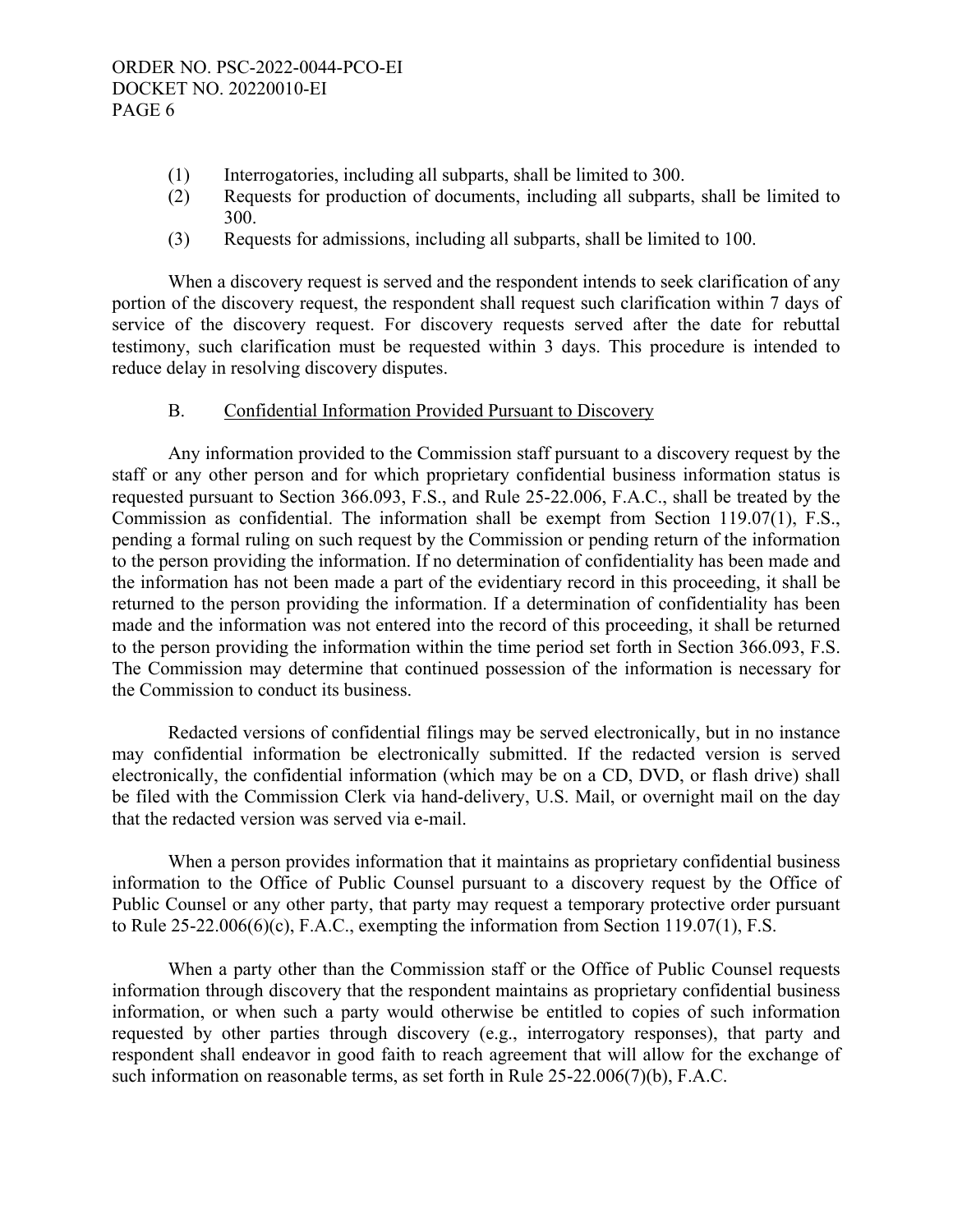### **VI. Prehearing Procedures**

#### A. Prehearing Statements

 All parties in this docket and the Commission staff shall file a Prehearing Statement pursuant to the schedule set forth in Section IX of this Order. Each Prehearing Statement shall be filed with the Office of Commission Clerk by 5:00 p.m. on the date due. A copy, whether paper or electronic, of the Prehearing Statement shall be served on all other parties and staff no later than the date it is filed with the Commission.

 Each party's Prehearing Statement shall set forth the following information in the sequence listed below:

(1) The name of all known witnesses whose testimony has been prefiled or who may be called by the party, along with subject matter of each such witness' testimony and the corresponding issue numbers in the following format:

All Known Witnesses:

| <b>Witness</b> | <b>Subject Matter</b> | Issue #  |
|----------------|-----------------------|----------|
| <b>Direct</b>  |                       |          |
| John Smith     | Subject $\ldots$      | $1, 3-5$ |

(2) A description of all prefiled exhibits and other exhibits that may be used by the party in presenting its direct case (including individual components of a composite exhibit) and the witness sponsoring each in the following format:

All Known Exhibits:

| <b>Witness</b> | <b>Proffered By</b>   | <b>Exhibit</b><br>No. | <b>Description</b> | <b>Issue</b> $#$ |
|----------------|-----------------------|-----------------------|--------------------|------------------|
| <b>Direct</b>  |                       |                       |                    |                  |
| John Smith     | Party/Utility<br>Name | $ABC-1$               | Title              | $1, 3-5$         |

- (3) A statement of the party's basic position in the proceeding;
- (4) A statement of each question of fact, question of law, and policy question that the party considers at issue, along with the party's position on each issue, and, where applicable, the names of the party's witness(es) who will address each issue. Parties who wish to maintain "no position at this time" on any particular issue or issues should refer to the requirements of subsection C, below;
- (5) A statement of issues to which the parties have stipulated;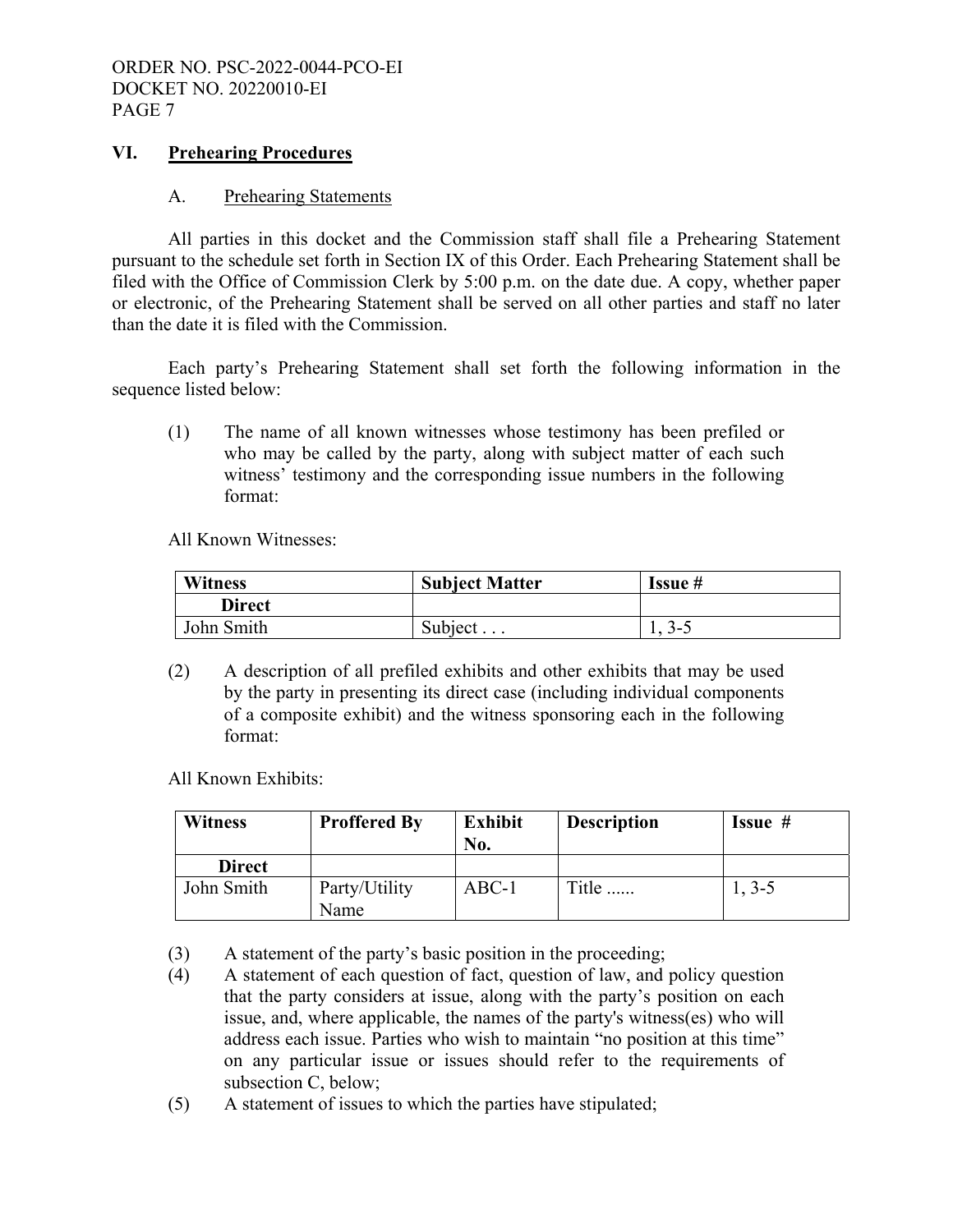- (6) A statement of all pending motions or other matters the party seeks action upon;
- (7) A statement identifying the party's pending requests or claims for confidentiality;
- (8) Any objections to a witness' qualifications as an expert. The objection shall identify each witness the party wishes to voir dire as well as state with specificity the portions of that witness's prefiled testimony, by page and line number, and/or exhibits, by page and line number, to which the party objects. Failure to specifically identify the portions of the prefiled testimony or exhibits to which the party objects will result in restriction of a party's ability to conduct voir dire absent a showing of good cause at the time the witness is offered for cross-examination at hearing;
- (9) A request for sequestration of witnesses, so any such request may be resolved by the Prehearing Officer prior to the hearing. Failure to make such a request shall constitute a waiver of the right to request sequestration of witnesses absent a showing of good cause; and
- (10) A statement as to any requirement set forth in this order that cannot be complied with, and the reasons therefore.

 Failure of a party to timely file a Prehearing Statement shall be a waiver of any issue not raised by other parties or by the Commission. In addition, such failure shall preclude the party from presenting testimony in support of its position on each such issue.

B. Attendance at Prehearing Conference

 Pursuant to Rule 28-106.209, F.A.C., a Prehearing Conference will be held July 26, 2022, at the Betty Easley Conference Center, 4075 Esplanade Way, Tallahassee, Florida. Unless excused by the Prehearing Officer for good cause shown, each party (or designated representative) shall personally appear at the Prehearing Conference. Failure of a party (or that party's representative) to appear shall constitute waiver of that party's issues and positions, and that party may be dismissed from the proceeding.

C. Waiver of Issues

 Any issue not raised by a party either before or during the Prehearing Conference shall be waived by that party, except for good cause shown. A party seeking to raise a new issue after the Prehearing Conference shall address each of the following:

- (1) Whether the party was unable to identify the issue because of the complexity of the matter;
- (2) Whether discovery or other prehearing procedures were not adequate to fully develop the issue;
- (3) Whether due diligence was exercised to obtain facts touching on the issue;
- (4) Whether information obtained subsequent to the Prehearing Conference was not previously available to enable the party to identify the issue; and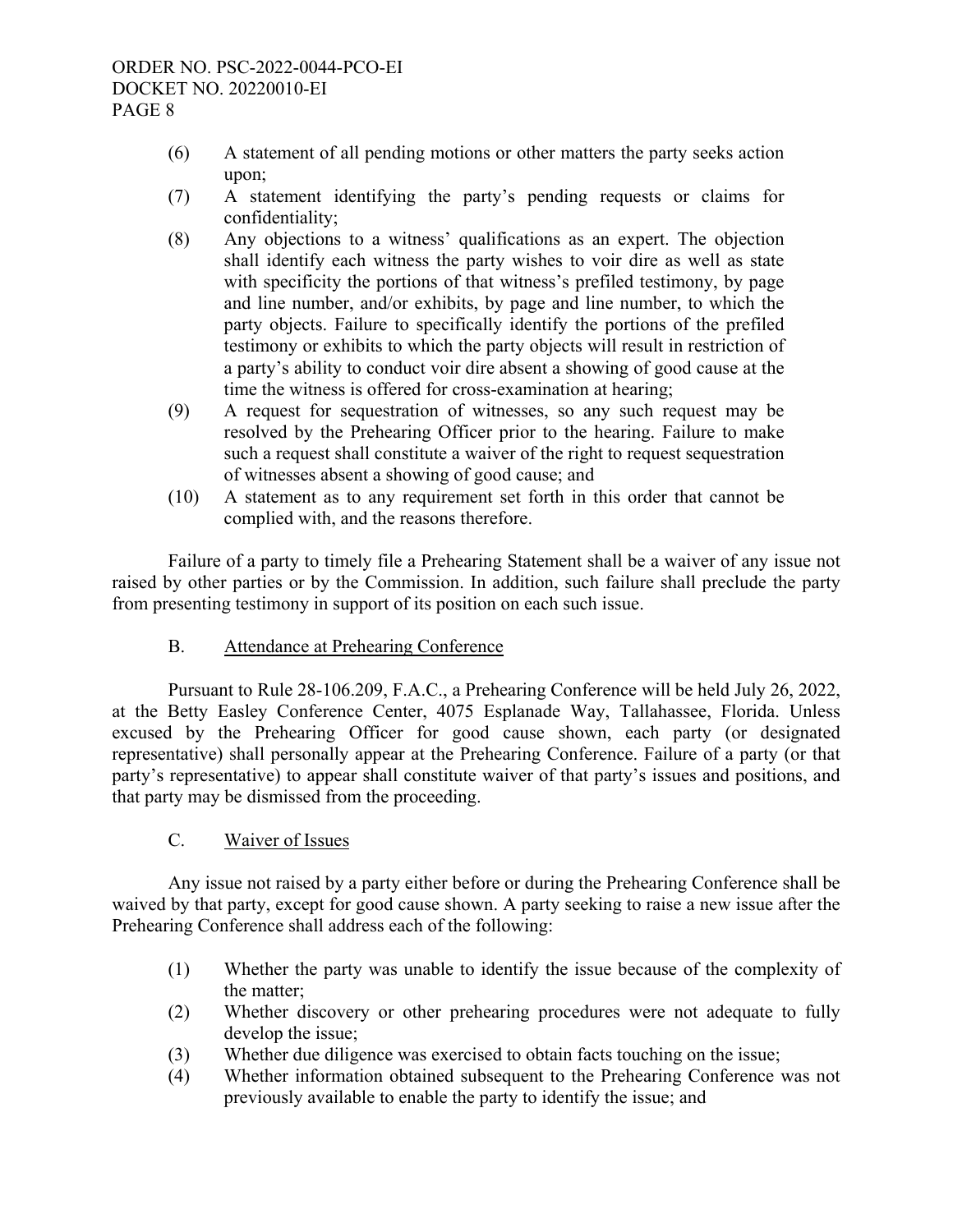(5) Whether introduction of the issue would not be to the prejudice or surprise of any party.

Specific reference shall be made to the information received and how it enabled the party to identify the issue.

 Unless a matter is not at issue for that party, each party shall take a position on each issue by the time of the Prehearing Conference or by such later time as may be permitted by the Prehearing Officer. If a party is unable through diligence and good faith efforts to take a position on a matter at issue for that party, it shall explicitly state in its Prehearing Statement why it cannot take a position. If the Prehearing Officer finds that the party has acted diligently and in good faith to take a position, and further finds that the party's failure to take a position will not prejudice other parties or confuse the proceeding, the party may maintain "no position at this time" prior to hearing and thereafter identify its position in a post-hearing statement of issues. In the absence of such a finding by the Prehearing Officer, the party shall have waived the entire issue, and the party's position shall be shown as "no position" in the Prehearing Order. A party who takes no position on an issue by the time of the Prehearing Conference, or by such later time as may be permitted by the Prehearing Officer, waives its opportunity to conduct crossexamination on the issue as well as file a post-hearing brief on the issue. Commission staff may take "no position at this time" or a similar position on any issue without having to make the showing described above and without waiver of cross-examination.

# D. Motions to Strike Prefiled Testimony and Exhibits

 Motions to strike any portion of the prefiled testimony and related portions of exhibits of any witness shall be made in writing no later than the Prehearing Conference. Motions to strike any portion of prefiled testimony and related portions of exhibits at hearing shall be considered untimely, absent good cause shown.

### E. Demonstrative Exhibits

 If a party wishes to use a demonstrative exhibit or other demonstrative tools at hearing, such materials must be identified by the time of the Prehearing Conference.

# F. Official Recognition

 Parties seeking official recognition of materials pursuant to Section 120.569(2)(i), F.S., shall notify all other parties and Commission staff in writing no later than two business days prior to the first scheduled hearing date. Such notification shall identify all materials for which the party seeks official recognition, and such materials shall be provided along with the notification.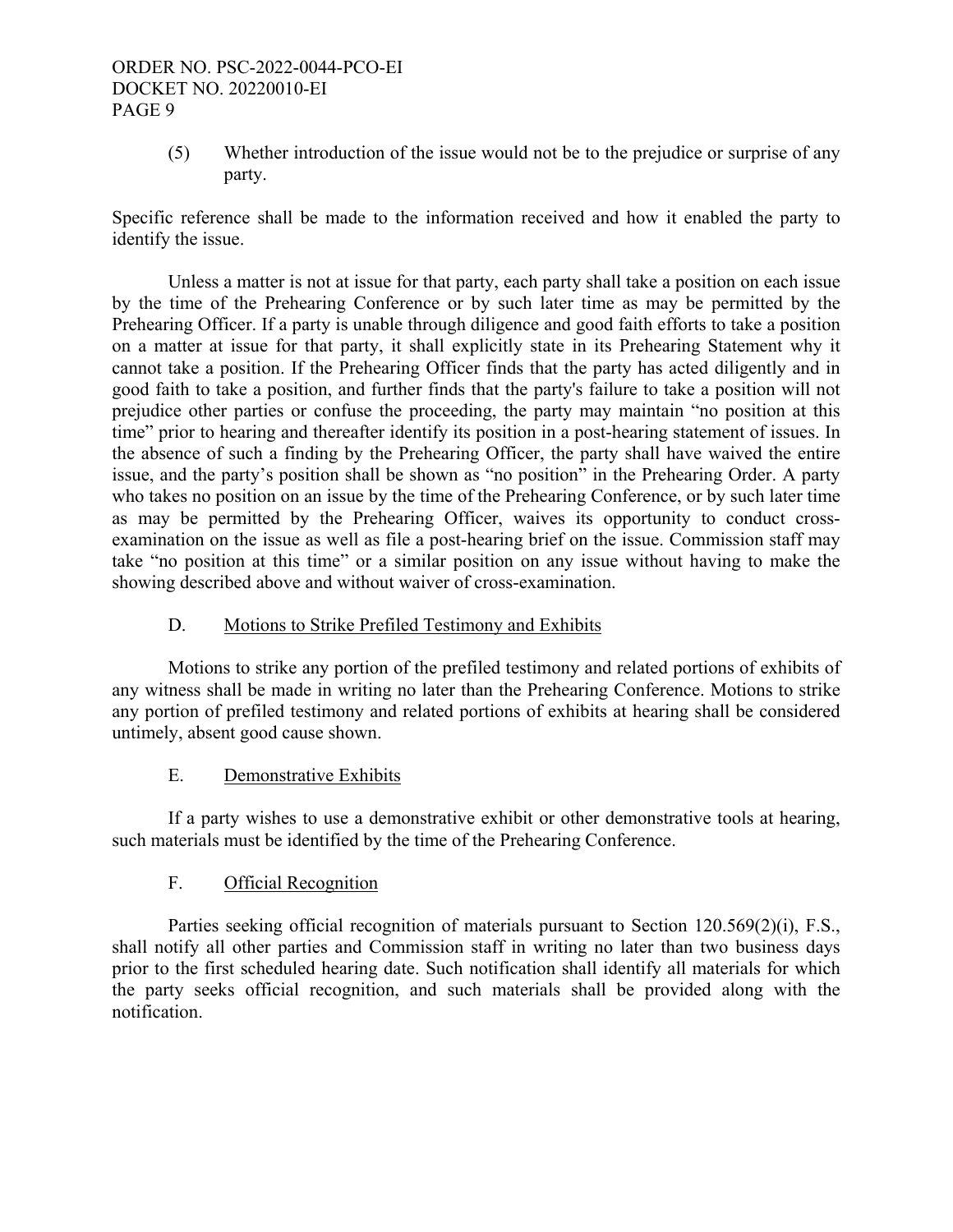## G. Use of Depositions at Hearing

 Absent agreement by all parties concerning the introduction of depositions into the record at the hearing, any party wishing to introduce all or part of a deposition at hearing for any purpose other than impeachment, must file a Notice of Intent to Use Deposition no later than the last day to conduct discovery in this docket as set forth in Section IX of this Order. The Notice shall include the following information for each deposition:

- (1) Name of witness deposed;
- (2) Date deposition was taken; and
- (3) Page and line numbers of each deposition the party seeks to introduce, when available.

Objection(s) to the entry into the record of a deposition or portion thereof at hearing for purposes other than impeachment must be made in writing within three days of filing a Notice of Intent to use Deposition for resolution by the Prehearing Officer.

## **VII. Hearing Procedures**

## A. Attendance at Hearing

 Unless excused by the Presiding Officer for good cause shown, each party (or designated representative) shall personally appear at the hearing. Failure of a party, or that party's representative, to appear shall constitute waiver of that party's issues, and that party may be dismissed from the proceeding.

 Likewise, all witnesses are expected to be present at the hearing unless excused by the Presiding Officer upon the staff attorney's confirmation prior to the hearing date of the following:

- (1) All parties agree that the witness will not be needed for cross examination.
- (2) All Commissioners assigned to the panel do not have questions for the witness.

 In the event a witness is excused in this manner, his or her testimony may be entered into the record as though read following the Commission's approval of the proposed stipulation of that witness's testimony.

### B. Cross-Examination

 The parties shall avoid duplicative or repetitious cross-examination. Further, friendly cross-examination will not be allowed. Cross-examination shall be limited to witnesses whose testimony is adverse to the party desiring to cross-examine. Any party conducting what appears to be a friendly cross-examination of a witness should be prepared to indicate why that witness's direct testimony is adverse to its interests.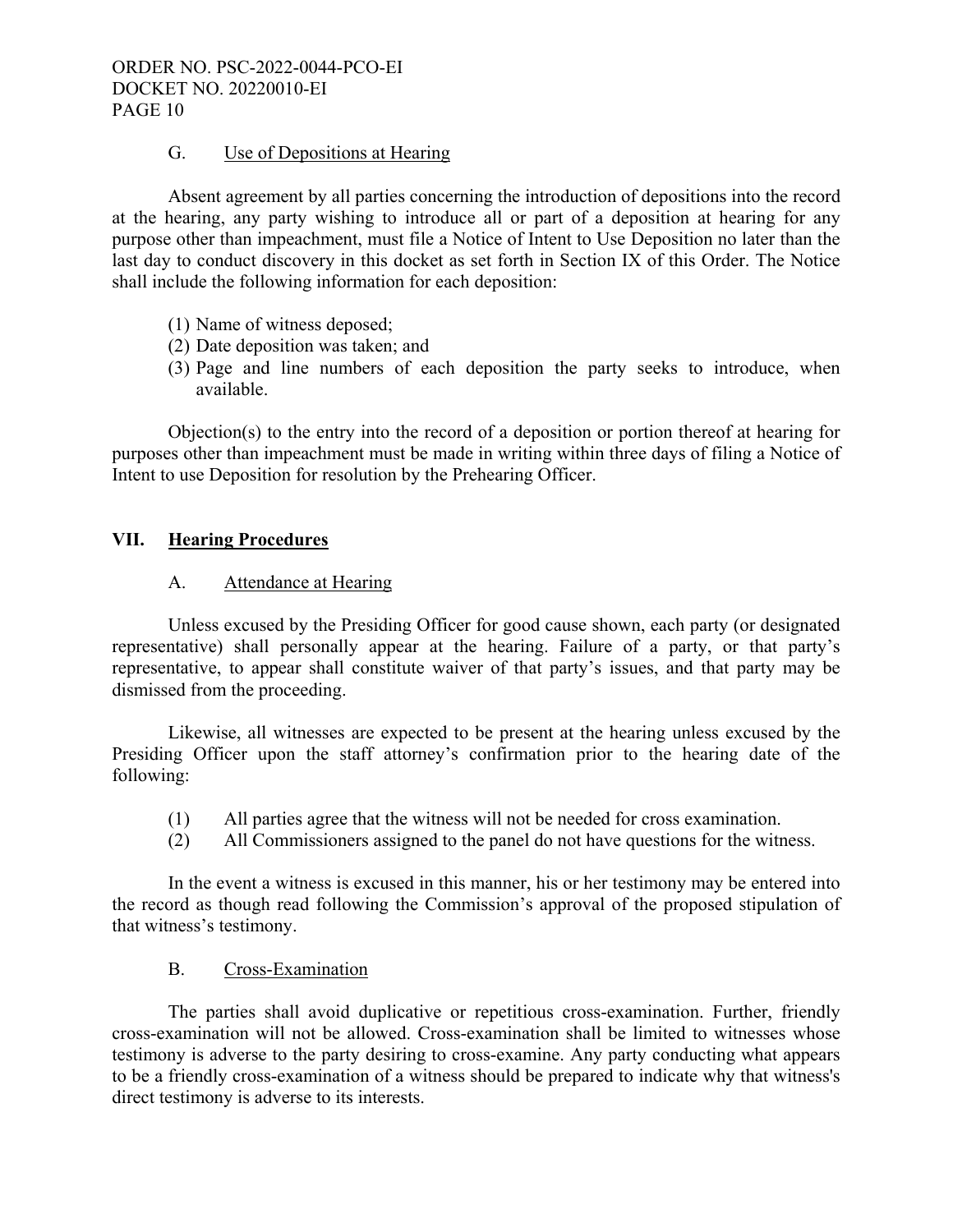During cross-examination, if a witness (or their counsel) responds (or objects) to a relevant question by referring the question to another party witness, the counsel who is sponsoring the current witness shall confirm the identity of the appropriate party witness who can more fully address the question.

Each party shall be required to provide by a time certain and in a manner to be announced at a later date, all exhibits (whether for substantive, corroborative, impeachment, or rebuttal purposes, including deposition transcripts that may be used for impeachment) reasonably expected or intended to be offered at the hearing.

## C. Use of Confidential Information at Hearing

 It is the policy of this Commission that all Commission hearings be open to the public at all times. The Commission also recognizes its obligation pursuant to Section 366.093, F.S., to protect proprietary confidential business information from disclosure outside the proceeding. Therefore, any party wishing to use at the hearing any proprietary confidential business information, as that term is defined in Section 366.093, F.S., shall adhere to the following:

- (1) A party who wishes to use confidential information in a hearing that has not been filed as prefiled testimony or prefiled exhibits will be required to provide an electronic copy of this material to the Commission Clerk marked as confidential. The instructions for filing these materials will be provided in the Prehearing Order. Any party wishing to examine the confidential material that is not subject to an order granting confidentiality shall be provided a copy in the same fashion as provided to the Commissioners, subject to execution of any appropriate protective agreement with the owner of the material.
- (2) Counsel and witnesses are cautioned to avoid verbalizing confidential information in such a way that would compromise confidentiality. Therefore, confidential information should be presented by written exhibit when reasonably possible.

 If a confidential exhibit has been admitted into evidence, the copy electronically provided to the Clerk's office shall be retained in the Office of Commission Clerk's confidential files. If such information is admitted into the evidentiary record at hearing and is not otherwise subject to a request for confidentiality filed with the Commission, the source of the information must file a request for confidential classification of the information within 21 days of the conclusion of the hearing, as set forth in Rule 25-22.006(8)(b), F.A.C., if continued confidentiality of the information is to be maintained.

# **VIII. Post-Hearing Procedures**

 If the Commission (or assigned panel) does not render a bench decision at the hearing, it may allow each party to file a post-hearing statement of issues and positions pursuant to the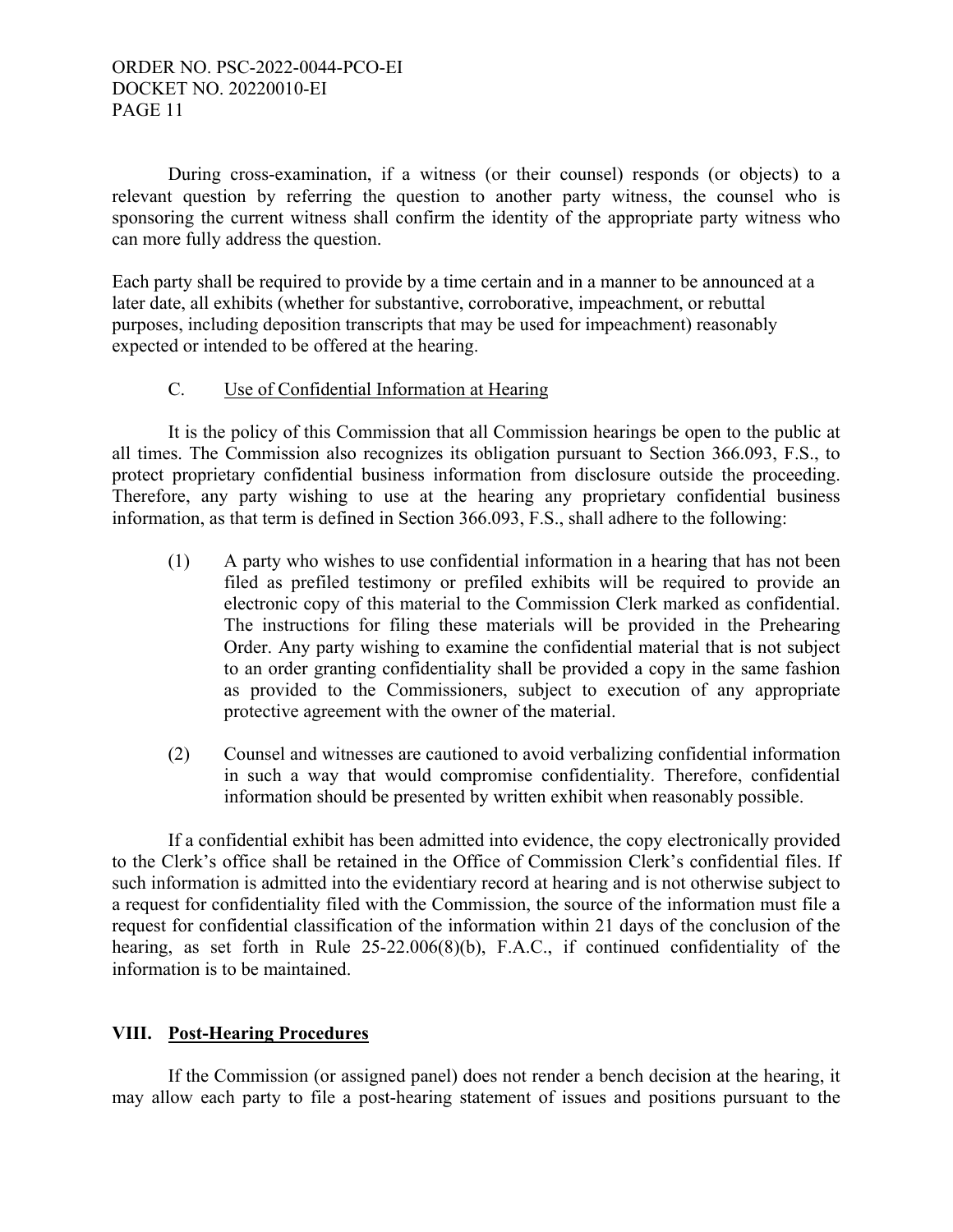schedule set forth in Section IX of this Order. In such event, a summary of each position of no more than 75 words, set off with asterisks, shall be included in that statement. If a party's position has not changed since the issuance of the Prehearing Order, the post-hearing statement may simply restate the prehearing position. However, the position must be reduced to no more than 75 words. If a post-hearing statement is required and a party fails to file in conformance with Rule 28-106.215, F.A.C., that party shall have waived all issues and may be dismissed from the proceeding.

 Further, pursuant to Rule 28-106.215, F.A.C., a party's proposed findings of fact and conclusions of law, if any, statement of issues and positions, and brief, shall together total no more than 40 pages and shall be filed at the same time, unless modified by the Presiding Officer.

## **IX. Controlling Dates**

The following dates have been established to govern the key activities of this case:

| (1)  | FPL/Gulf, DEF, and TECO <sup>6</sup> Prior Year Final True-April 1, 2022<br>Up Filings   |                   |
|------|------------------------------------------------------------------------------------------|-------------------|
| (2)  | FPL/Gulf, DEF, and TECO Current Year True-Up May 2, 2022<br>& Projection Filings         |                   |
| (3)  | Utilities <sup>7</sup> SPP Updates and Subsequent Year May 2, 2022<br>Projection Filings |                   |
| (4)  | Intervenors' testimony and exhibits                                                      | June 22, 2022     |
| (5)  | Staff's testimony and exhibits, if any                                                   | June 29, 2022     |
| (6)  | Rebuttal testimony and exhibits                                                          | July 7, 2022      |
| (7)  | <b>Prehearing Statements</b>                                                             | July 12, 2022     |
| (8)  | Discovery deadline                                                                       | July 19, 2022     |
| (9)  | Prehearing Conference                                                                    | July 26, 2022     |
| (10) | Hearing                                                                                  | August 2-5, 2022  |
| (11) | <b>Briefs</b>                                                                            | September 2, 2022 |

<sup>6</sup> Events one and two do not include Florida Public Utilities Company (FPUC). By Order No. PSC-2020-0097-PCO-EI, issued on April 6, 2020, in Docket No. 20200068-EI, FPUC was allowed to file its initial SPP in 2021 and submit an updated SPP in 2023. Following Commission approval of SPPCRC settlement agreements with respect to the other investor owned electric utilities, by Order PSC-2020-0502-PAA-EI, issued December 16, 2020, in Docket No. 20200028-EI, FPUC was allowed to defer filing its SPP from April 12, 2021, to April 2022, so that it could remain in alignment with the overall plan update schedule for the other utilities.

 $\overline{a}$ 

<sup>&</sup>lt;sup>7</sup> FPUC is included in events three through twelve.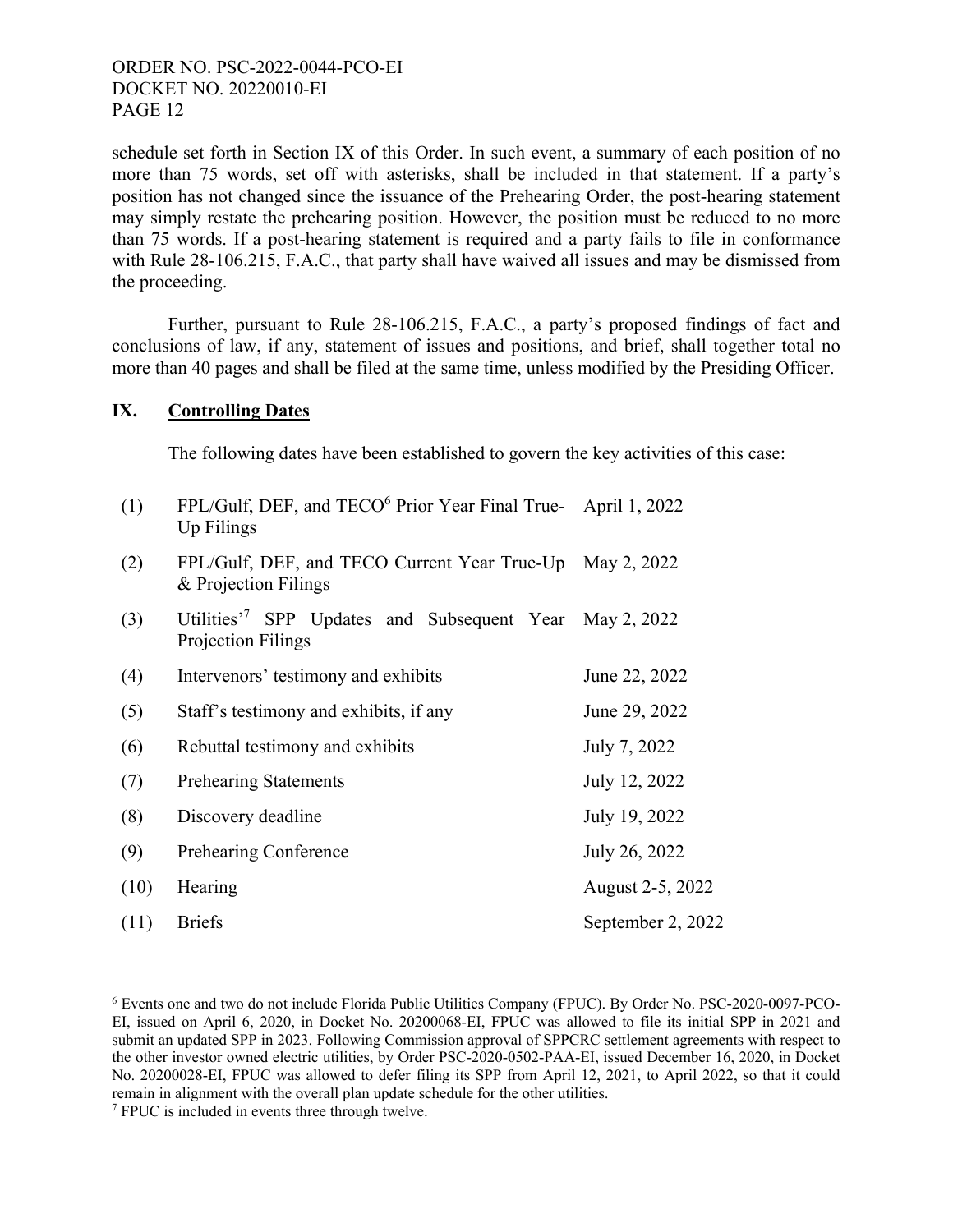In addition, all parties should be on notice that the Prehearing Officer may exercise the discretion to schedule additional Prehearing Conferences or meetings of the parties as deemed appropriate. Such meetings will be properly noticed to afford the parties an opportunity to attend.

Based upon the foregoing, it is

 ORDERED by Commissioner Mike La Rosa, as Prehearing Officer, that the provisions of this Order shall govern this proceeding unless modified by the Commission.

 By ORDER of Commissioner Mike La Rosa, as Prehearing Officer, this 28th day of January, 2022.

mell

 Mike La Rosa Commissioner and Prehearing Officer Florida Public Service Commission 2540 Shumard Oak Boulevard Tallahassee, Florida 32399 (850) 413-6770 www.floridapsc.com

Copies furnished: A copy of this document is provided to the parties of record at the time of issuance and, if applicable, interested persons.

SPS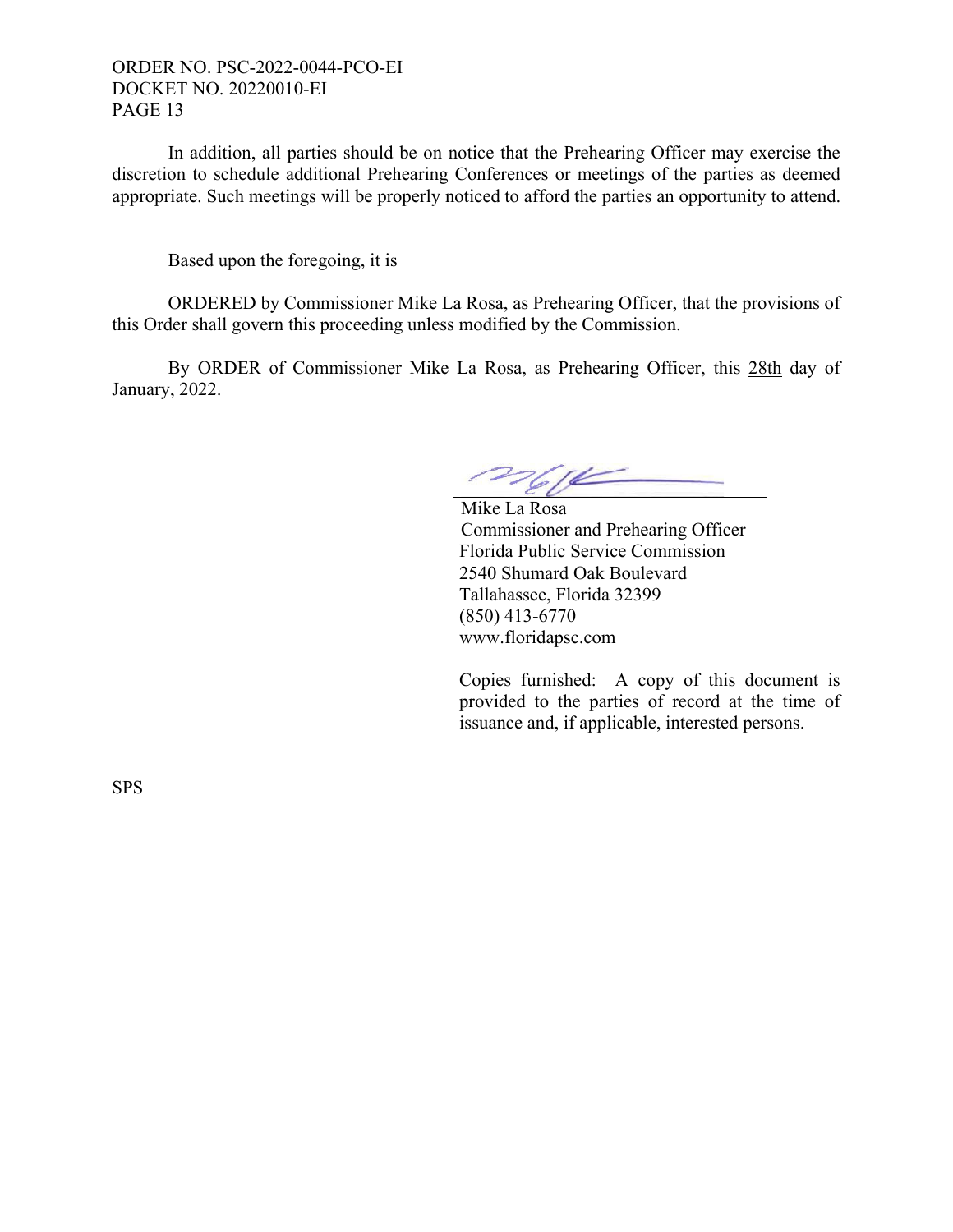#### NOTICE OF FURTHER PROCEEDINGS OR JUDICIAL REVIEW

 The Florida Public Service Commission is required by Section 120.569(1), Florida Statutes, to notify parties of any administrative hearing or judicial review of Commission orders that is available under Sections 120.57 or 120.68, Florida Statutes, as well as the procedures and time limits that apply. This notice should not be construed to mean all requests for an administrative hearing or judicial review will be granted or result in the relief sought.

 Mediation may be available on a case-by-case basis. If mediation is conducted, it does not affect a substantially interested person's right to a hearing.

 Any party adversely affected by this order, which is preliminary, procedural or intermediate in nature, may request: (1) reconsideration within 10 days pursuant to Rule 25- 22.0376, Florida Administrative Code; or (2) judicial review by the Florida Supreme Court, in the case of an electric, gas or telephone utility, or the First District Court of Appeal, in the case of a water or wastewater utility. A motion for reconsideration shall be filed with the Office of Commission Clerk, in the form prescribed by Rule 25-22.0376, Florida Administrative Code. Judicial review of a preliminary, procedural or intermediate ruling or order is available if review of the final action will not provide an adequate remedy. Such review may be requested from the appropriate court, as described above, pursuant to Rule 9.100, Florida Rules of Appellate Procedure.